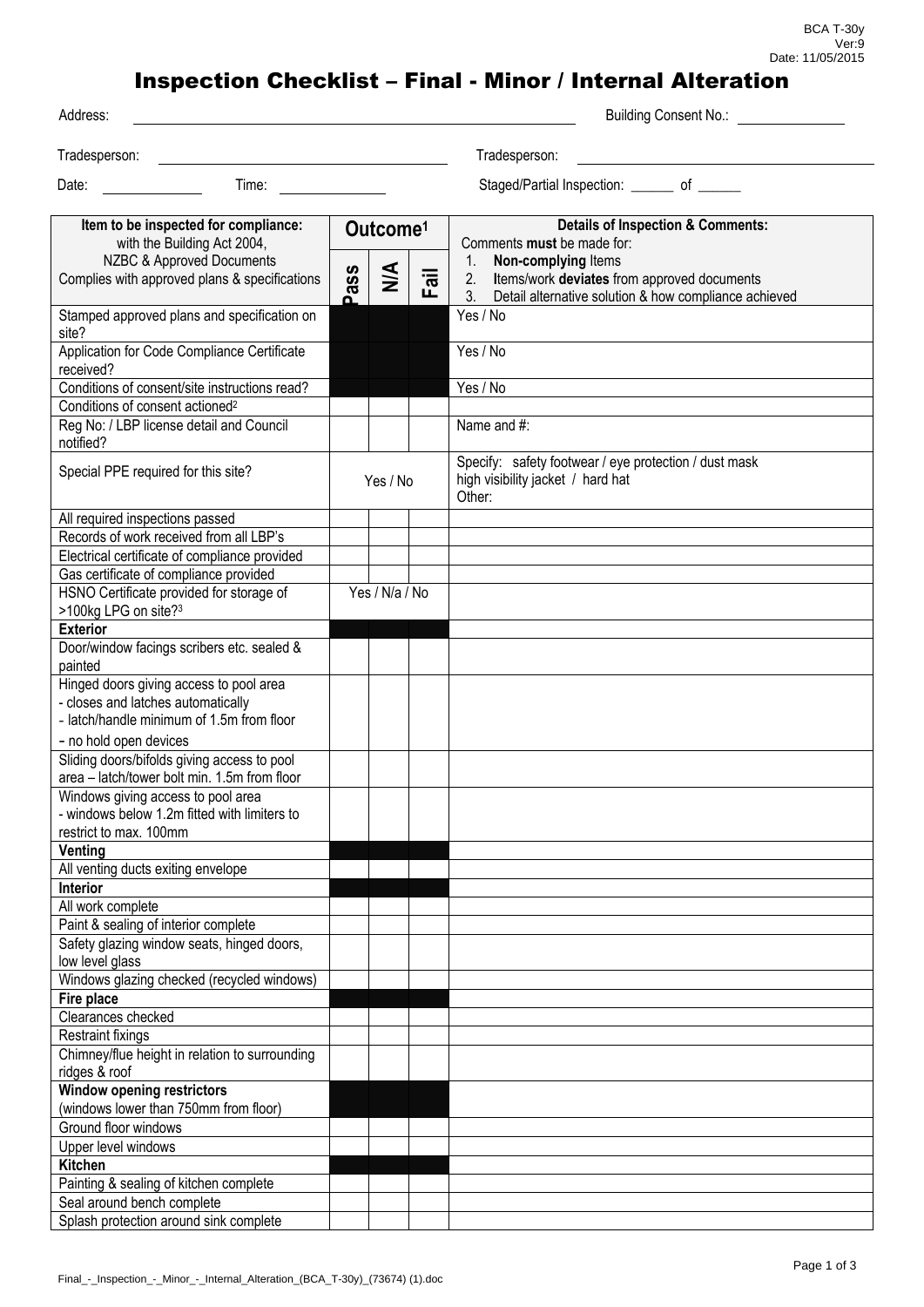## Inspection Checklist – Final - Minor / Internal Alteration

| Item to be inspected for compliance:<br>with the Building Act 2004,    |          | Outcome <sup>1</sup> |      | <b>Details of Inspection &amp; Comments:</b><br>Comments must be made for:                                                   |
|------------------------------------------------------------------------|----------|----------------------|------|------------------------------------------------------------------------------------------------------------------------------|
| NZBC & Approved Documents                                              |          |                      |      | Non-complying Items<br>1.                                                                                                    |
| Complies with approved plans & specifications                          | ass<br>മ | $\leq$               | Fail | Items/work deviates from approved documents<br>2.<br>3 <sub>1</sub><br>Detail alternative solution & how compliance achieved |
| Range hood vents to the exterior of the                                |          |                      |      |                                                                                                                              |
| building<br><b>Bathroom/Ensuite</b>                                    |          |                      |      |                                                                                                                              |
| Wall paint & sealing complete                                          |          |                      |      |                                                                                                                              |
| Impervious floor seal complete                                         |          |                      |      |                                                                                                                              |
| Flexible seal to floor wall junctions (tiles)                          |          |                      |      |                                                                                                                              |
|                                                                        |          |                      |      |                                                                                                                              |
| Branded safety glazing identified<br>Seal around vanity, bath & shower |          |                      |      |                                                                                                                              |
|                                                                        |          |                      |      |                                                                                                                              |
| Splash protection complete<br>Ventilation                              |          |                      |      |                                                                                                                              |
| <b>Toilet</b>                                                          |          |                      |      |                                                                                                                              |
| Wall paint & sealing complete                                          |          |                      |      |                                                                                                                              |
| Impervious floor seal complete                                         |          |                      |      |                                                                                                                              |
| Flexible seal to floor wall junctions (tiles)                          |          |                      |      |                                                                                                                              |
| Pan secured to floor                                                   |          |                      |      |                                                                                                                              |
| Seal around toilet                                                     |          |                      |      |                                                                                                                              |
| Seal around handbasin complete                                         |          |                      |      |                                                                                                                              |
| Splash protection complete                                             |          |                      |      |                                                                                                                              |
| Ventilation                                                            |          |                      |      |                                                                                                                              |
| <b>HWC</b>                                                             |          |                      |      |                                                                                                                              |
| <b>Tempering Valve</b>                                                 |          |                      |      | $^{\circ}C$<br>Temperature:                                                                                                  |
| <b>Ceiling space</b>                                                   |          |                      |      |                                                                                                                              |
| Insulation installed as per manufacturer's                             |          |                      |      |                                                                                                                              |
| specifications                                                         |          |                      |      |                                                                                                                              |
| Insulation away from downlights & flues                                |          |                      |      |                                                                                                                              |
| Fan vent ducts connected                                               |          |                      |      |                                                                                                                              |
| Laundry                                                                |          |                      |      |                                                                                                                              |
| Wall paint & sealing complete                                          |          |                      |      |                                                                                                                              |
| Impervious floor sealed & complete                                     |          |                      |      |                                                                                                                              |
| Flexible seal to floor wall junctions (tiles)                          |          |                      |      |                                                                                                                              |
| Seal around tub                                                        |          |                      |      |                                                                                                                              |
| Splash protection complete                                             |          |                      |      |                                                                                                                              |
| Ventilation                                                            |          |                      |      |                                                                                                                              |
| Smoke alarms                                                           |          |                      |      |                                                                                                                              |
| Operational                                                            |          |                      |      |                                                                                                                              |
| Hush facility                                                          |          |                      |      |                                                                                                                              |
| Manufactured to an approved standard                                   |          |                      |      |                                                                                                                              |
| Located as per plans                                                   |          |                      |      |                                                                                                                              |
| Notes <sup>4</sup> :                                                   |          |                      |      |                                                                                                                              |
|                                                                        |          |                      |      |                                                                                                                              |
|                                                                        |          |                      |      |                                                                                                                              |
|                                                                        |          |                      |      |                                                                                                                              |
|                                                                        |          |                      |      |                                                                                                                              |
|                                                                        |          |                      |      |                                                                                                                              |
|                                                                        |          |                      |      |                                                                                                                              |
|                                                                        |          |                      |      |                                                                                                                              |
|                                                                        |          |                      |      |                                                                                                                              |
|                                                                        |          |                      |      |                                                                                                                              |
|                                                                        |          |                      |      |                                                                                                                              |
|                                                                        |          |                      |      |                                                                                                                              |
|                                                                        |          |                      |      |                                                                                                                              |
|                                                                        |          |                      |      |                                                                                                                              |
|                                                                        |          |                      |      |                                                                                                                              |
|                                                                        |          |                      |      |                                                                                                                              |
|                                                                        |          |                      |      |                                                                                                                              |